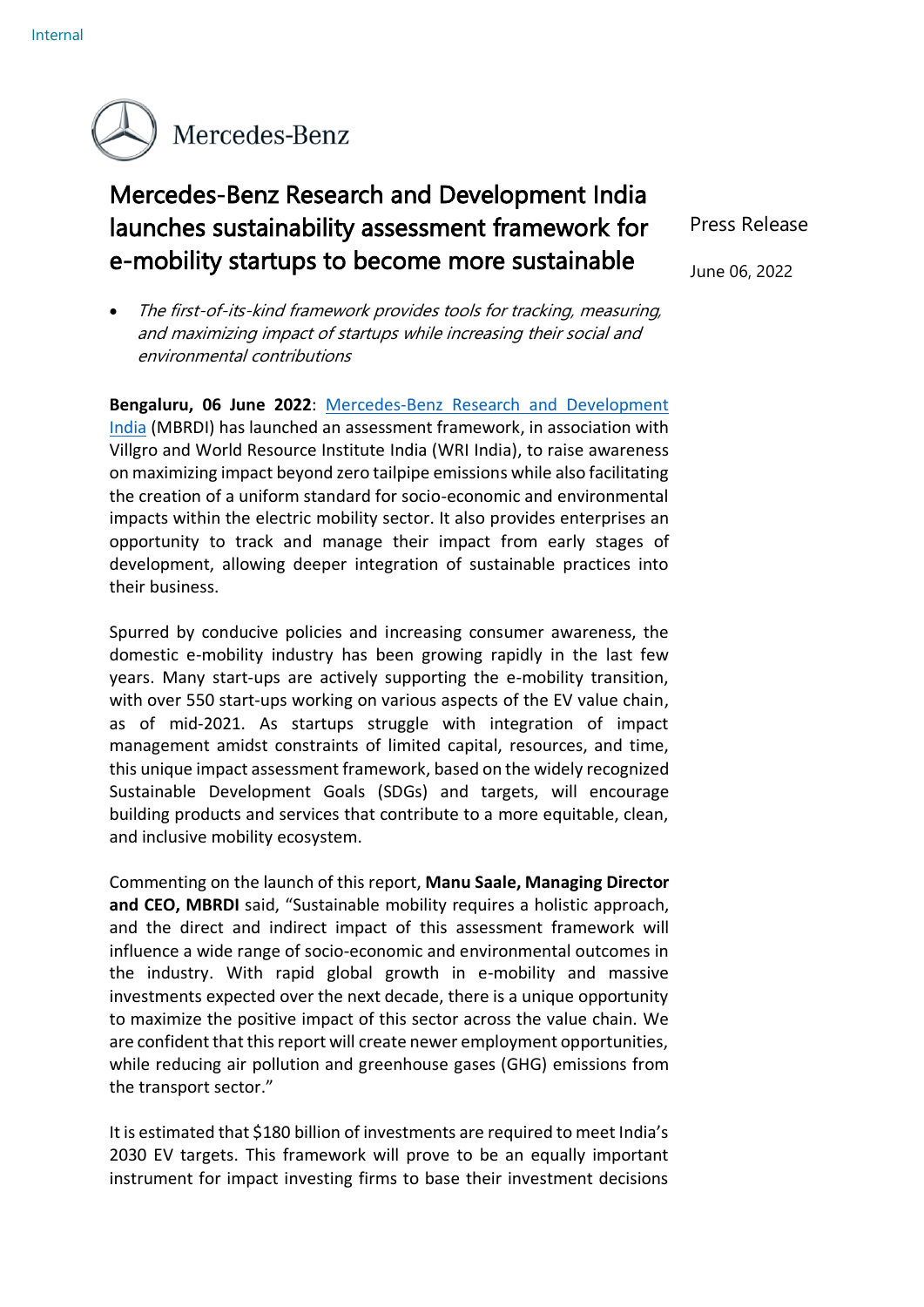on a holistic, comparable, and standardized framework that prioritizes social and environmental impact besides financial viability and growth metrics.

**Chaitanya Kanuri, Senior Manager – Electric Mobility, WRI India**, said, "In addition to the emissions benefit of electric vehicles, this framework will encourage enterprises to adopt sustainable manufacturing practices and ensure circular economy of resources in the sector. With a growing number of investors applying ESG and impact lenses in making investment decisions, this framework will help companies in aligning their economic and environmental sustainability."

MBRDI currently supports e-mobility startups such as Sheru and Ziptrax with battery swapping infrastructure and battery packs utilized by their erickshaw drivers. This has helped increase the daily operating hours of erickshaws and contribute additional income of up to INR 500 per day for the drivers.

**Ananth Aravamudan, Sector Lead, Climate Action at Villgro Innovations Foundation** added, " Many e-mobility start-ups are integrating impactful initiatives in their evolving business models, be it in manufacturing, sales, or services. This framework will be of immense help to the startups we incubate, helping them to align their impact measurement to global standards and attract more investment."

Over time, this framework will support the development of benchmarks for consumer, workforce, and societal impacts in the e-mobility sector for new as well as mature enterprises.

**To read the full report, click** <https://villgro.org/research-reports/>

## For further information:

Tanuja Singh| [Tanuja.singh@mercedes-benz.com](mailto:Tanuja.singh@mercedes-benz.com) | +91 9741000266 Sejal Doshi | [Sejal.doshi@genesis-bcw.com](mailto:Sejal.doshi@genesis-bcw.com) | +91 6366945060

## About Mercedes-Benz Research and Development India (MBRDI)

Mercedes-Benz Research and Development India (MBRDI) is the largest research and development center for Mercedes-Benz Group AG outside of Germany. Started in 1996, the Bengaluru headquartered organisation plays a prominent role in the development of new technologies like connected, autonomous, shared, and electric in the mobility world. MBRDI, known for its engineering innovations, has grown to a team of over 6,000 employees and is one of the earliest technology and innovation